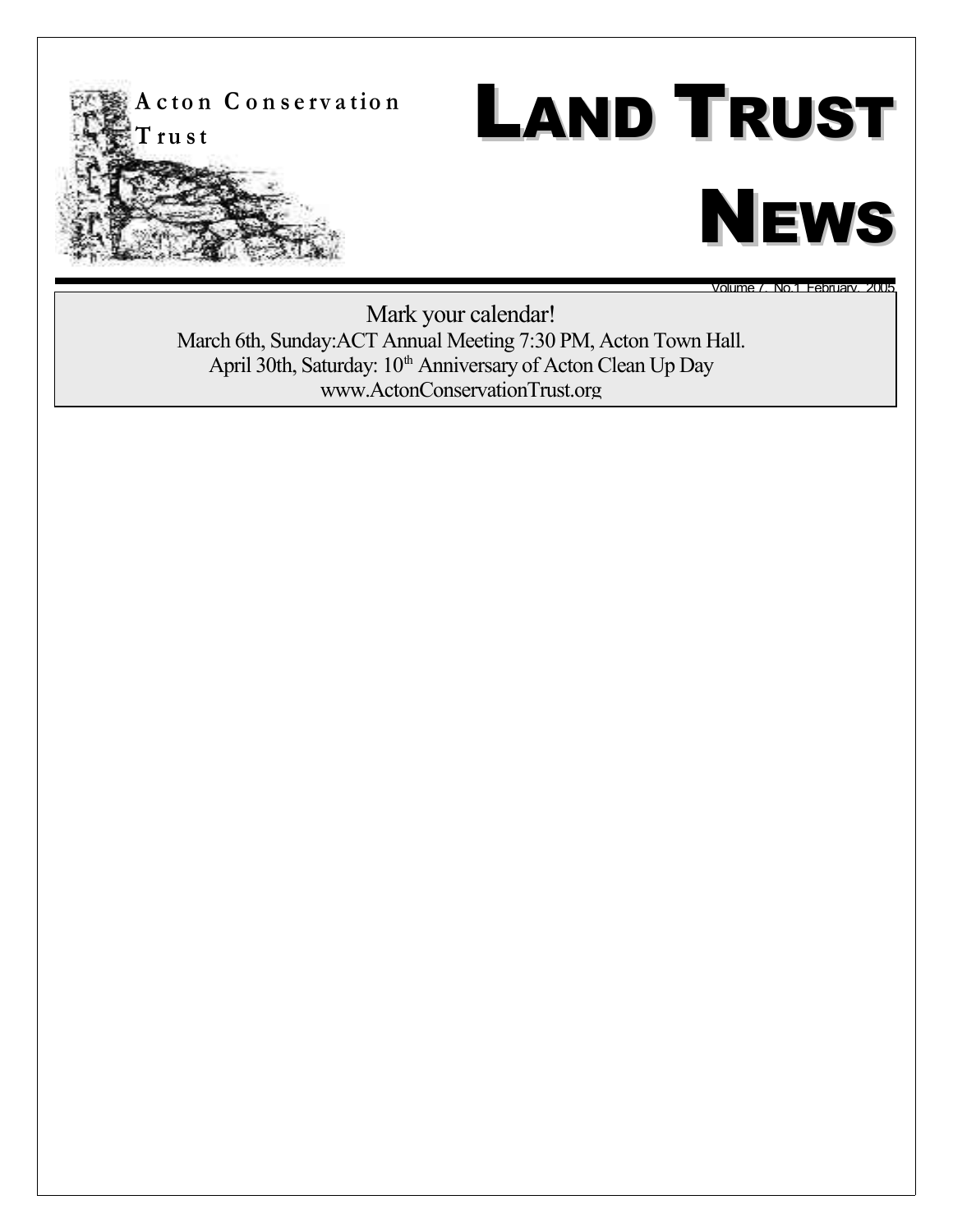## **Acton Conservation Trust, Inc Speaker: Michael Tougias Notice of Annual Meeting of Members**

Please note that the Annual Meeting of Members of The Acton Conservation Trust, Inc., a Massachusetts nonprofit corporation (ACT), will be held on Sunday, March 6, 2005, at 7:30pm at Acton Town Hall, Main Street (Route 27), Acton Center. During the "business portion" of the meeting, Members will be asked:

To elect the following individuals to serve as Trustees of ACT in accordance with ACT's Bylaws (which provide for staggered terms), until the Annual Meeting of Members to be held in the year(s) indicated below:

| Susan Mitchell-Hardt   | 2008 |
|------------------------|------|
| Joan Cirillo           | 2008 |
| Morene Bodner          | 2007 |
| <b>Brewster Conant</b> | 2008 |
| Karen O'Neill          | 2006 |

To elect Morene Bodner as Treasurer and Joan Cirillo as Clerk of ACT, to serve in accordance with ACT's Bylaws (which provide for Member election of Treasurer and Clerk) until the next Annual Meeting of Members.

To the Treasurer's Report and committee reports of 2004 activities, and to act upon such other business as may properly come before the meeting.

All ACT Members and their guests are invited to join us for an entertaining programand slide show, to be held immediately following the brief business portion of the meeting.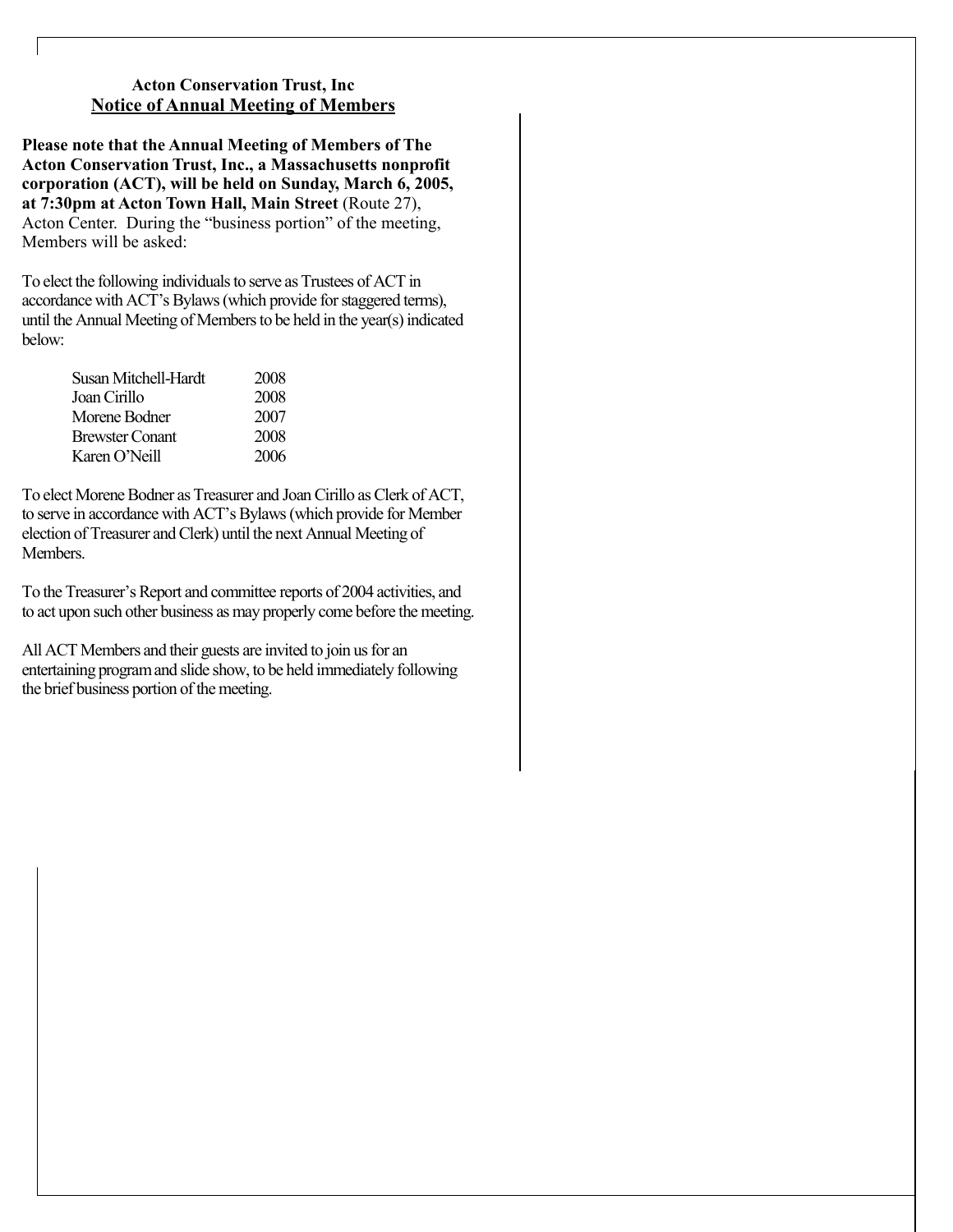## **The Community Preservation Act and Community Preservation Committee - Frequently Asked Questions:**

#### **Q:** *What is the Community Preservation Act (CPA) and how does it* benefit Acton?

A: The CPA, adopted by Acton voters in 2002, provides for funds from a modest property tax surcharge, which is then matched by the Commonwealth, to be set aside to acquire, create and preserve open space; acquire and preserve historic resources; create, preserve and support community housing; and acquire, create and preserve land for recreational purposes. See ACT'sJanuary 2004 newsletter, *Land Trust* News, for a detailed description of the CPA.

## **Q:** *Who administers the CPA for Acton?*

A: The Community Preservation Committee, which accepts proposals from town residents about how to spend the funds.

**Q:** *Whatis ACT's vision for expenditure ofCPA funds?*

**A:** We would like to see funds used to purchase land or acquire conservation restrictions on priority parcels listed in the Town of Acton Open Space and Recreation Plan. Funds may also go towards assisting landowners with land preservation agreements, by helping to pay for title searches, surveys, appraisals, environmental site assessments, etc. Alternatively, funds may be used to enhance the public's enjoyment of a protected parcel, e.g. through the addition of boardwalks across wetlands, creating or enhancing signage.

**Q:** *Why haven't any open space proposals been submitted toCPC?*

**A:** Land acquisition often requires a long time horizon and occurs only when the property owner is ready to sell or donate property. When this happens, developers are well positioned to act quickly, and if land protection organizations hope to be able to compete to preserve open space, they must have access to funds at that time. It is therefore crucial that each year the CPC bank funds for land acquisition.

**Q:** *With land values so high in Acton, can anything meaningful be purchasedwith a \$200,000 set aside for open space each year?*

A: CPA funds can leverage fundraising dollars through state and private grants.

## **Q**.: *What can I do to support the CPA in Acton?*

A: Let the Selectmen know that you care about open space preservation issues. Consider joining ACT as a member-at-large. If you are already an ACT member, please encourage your friends and neighborsto join too. And please consider becoming active in one of our committees.



# **Update on Acton Conservation Trust's Goals & Strategies.**

#### **What do we do? Here is an update on our goals and how we try to meetthem. We welcome your thoughts and comments.**

Goal: Identify open space parcels under threat of development and seek ways to minimize development.

*Strategy:* Using the Town of Acton Open Space and Recreation Plan as a resource, ACT regularly contacts landowners (by mail, phone or in person) to discuss ways they can help preserve land, minimize development, and enjoy financial benefits.

Goal: Create a constituency of like-minded citizens to support land preservation in Acton.

*Strategy:* ACT informs its membership about conservation/environmental programs occurring in Acton and neighboring towns through "FYI, Meetings of Interest" which goes out to the ACT membership email distribution list. In addition, ACT also makes an effort to coordinate with other likeminded groups such as Acton's Land Stewards and Stream Team. We also collaborate with regional groups, such as Sudbury Valley Trustees, on issues of mutual concern.

**Goal:** Educate landowners about the tax advantages they can enjoy if they donate their land or conservation restrictions (CR's) to the trust. Educate the public about issues that impact land preservation efforts.

*Strategy:* Ongoing discussions with approximately one dozen landowners build rapport and trust, while showing howCR's and other land preservation options can help them realize their vision for their properties. ACT represents a viable alternative for landowners who wish to preserve their property, but prefer to work with an independent, non-governmental group.

*Strategy:* We provide conservation information to citizens through newsletters, educational forums, and a network of neighborhood advocates. Our website (www.ActonConservationTrust.org) provides readers with useful information about events affecting land preservation.

**Goal:** Work with town government, business and landowners to encourage public policiesthat provide forthe conservation of open space.

*Strategy:* ACT is an independent, non-governmental, not-for-profit organization, run by volunteers. We work hard to develop and maintain a frank, open dialog with town officialsregarding open space and land preservation issues. We have urged (and applaud) the re-constitution of Acton's Open Space Committee to facilitate open space proposals for the Community Preservation funds.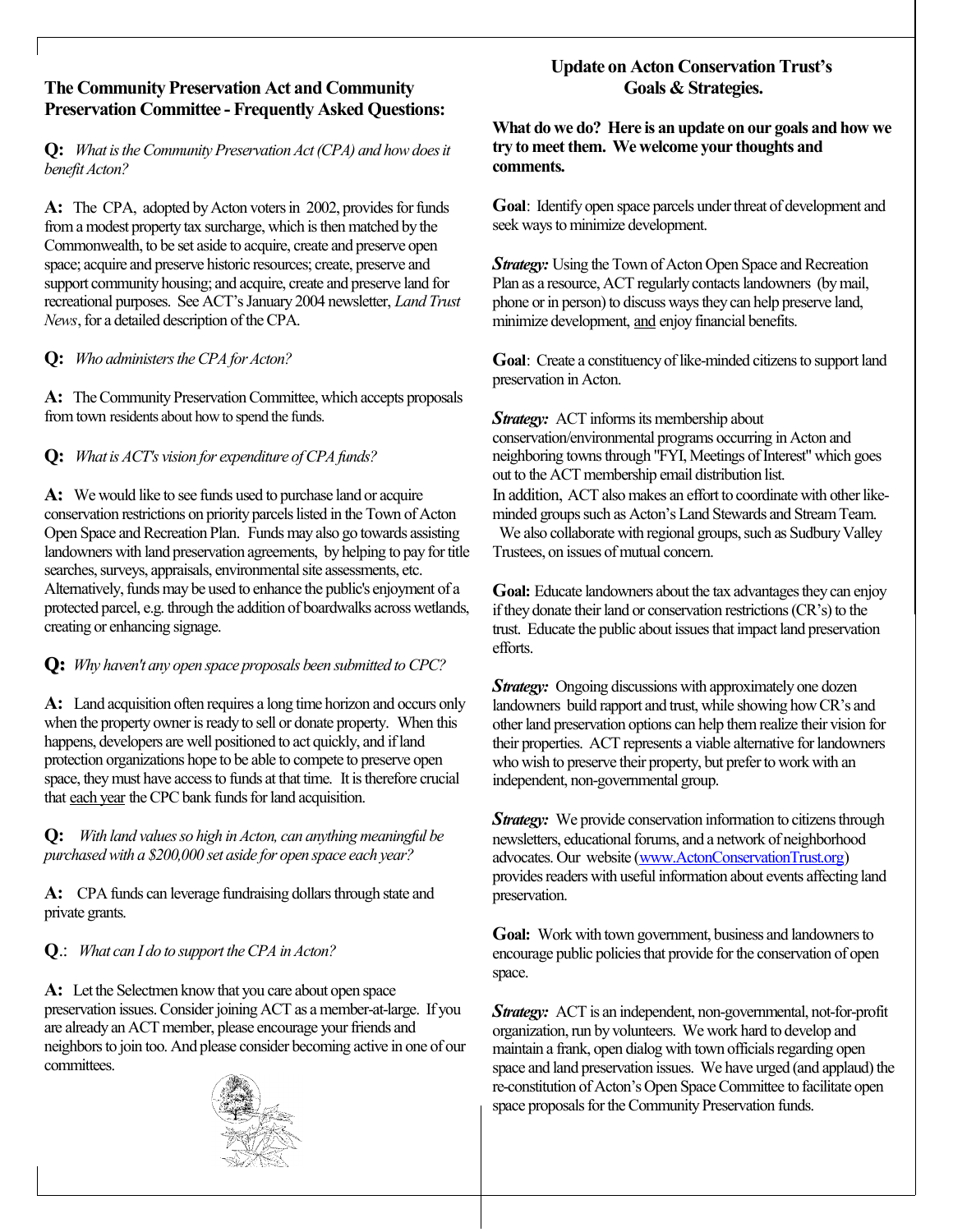**cton Conservation Trust** (ACT) is a private, non-profit, non-governmental organization whose

mission is to protect land in Acton through purchase or donation. In connection with this mission, the Trust can hold conservation restrictions, accept gifts of land, and purchase land for conservation purposes. It can accept tax-deductible gifts to be used for open space preservation. We also provide education to landowners about various options for preservation.

# **www.ActonConservationTrust.org**



# 

# **Membership & Renewal Application**

Your support at any level is a way for you to take an active

role in saving open space in Acton.

Membership Dues:

- $\Box$  \$20 Individual
- $\Box$  \$50 Family

Optional Donation Levels:

- □ \$100 Friend
- □ \$500 Support
- □ \$1000 Protector



If you have not yet sent in your renewal dues for 2005, or are not yet a member of ACT, please make your check Payable to "Acton Conservation Trust" and send your donation, along with this form to: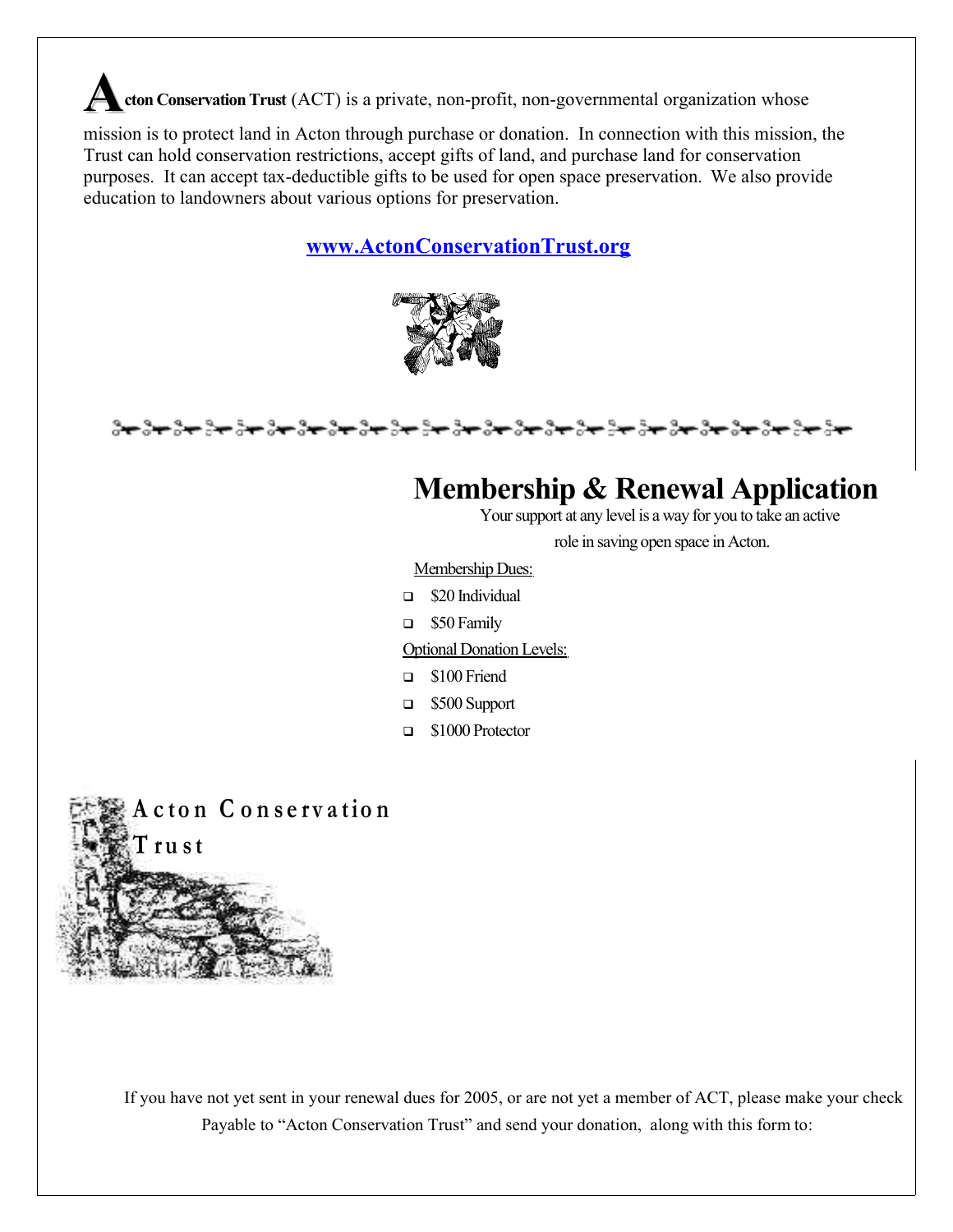#### **Acton Conservation Trust, PO Box 658, Acton, MA 01720**

*Your gift to ACT is tax-deductible*

| Name:    |        |  |
|----------|--------|--|
| Address: |        |  |
| Phone:   | Email: |  |

Include your email address if you would like to be on our email list for meetings related to land preservation and conservation.

## *Thank you!*

#### **Carol Holley Conservation Volunteer of the Year**

Last year Carol Holley resigned from her position as Trustee and former Clerk of ACT to pursue her Masters in Library Science. All of us at ACT miss her honesty, integrity and knowledge, but are grateful for all the time she has devoted to improving the quality of life in Acton.

In addition to her many years of service to the Acton Conservation Trust, Carol has been a board member and corporate Clerk for Acton Citizens for Environmental Safety (ACES) for over a decade. A graduate of Brandeis University, Carol became interested in environmental matters while working at the Mass. Audubon Society. Carol's experience with local environmental health issues increased during her time as Acton Board of Health Secretary, as did her commitment to the cause of water quality.

**A**<br> **A** Volunteer of the Year'' award.<br>
Stay tuned for the announce In recognition of her substantial contributions to the Acton Conservation Trust and her work for other environmental organizations, in 2004 the ACT Board chose Carol to be the recipient of the first Annual ACT "Carol Holley Conservation

**recipients**, who will receive their commemorative plaques at the Stay tuned for the announcement of the names of the 2005 Annual Meeting on March 6<sup>th</sup>.

#### **Hello's and Goodbye's**

We welcome Joan Cirillo as the newest member of the ACT Board of Trustees. Joan has lived in Acton for 22 years. After 12 years as a commercial banker, she attended Boston University School of Law and practiced corporate law for 10 years at Mintz, Levin, Cohn, Ferris, Glovsky and Popeo, P.C. in Boston. She is currently enjoying a sabbatical from the work world and indulging such personal interests as taking long walks in Acton's beautiful conservation lands and singing with and serving on the Board of the Acton Community Chorus. and participating in projects with Acton's Land Stewards and the Friends of the Acton Arboretum.

Regretfully this year we must say goodbye to ACT Board Members Will Hill and Chip Orcutt, each of whom have served ACT since 1998. Their expertise will be missed. Will leaves our Board to prepare for and devote more time to his new position as President of the Appalachian Mountain Club. Chip decided to step down to better meet the demands of his career as a local commercial real estate developer, and to spend more time with his growing family. Resignations notwithstanding, we look forward to conferring with Will and Chip in their continuing roles as concerned Acton citizens and members of ACT.

Sign up for "FYI, Meetings of Interest" One of the best tools for preserving open space is staying informed about the issues that threaten it. If you would like to be on our email list: Contact Susan at Mitchell-hardt@comcast.net

*Attention Massachusetts Landowners!*

**State announces Landowner Incentive Program (LIP).**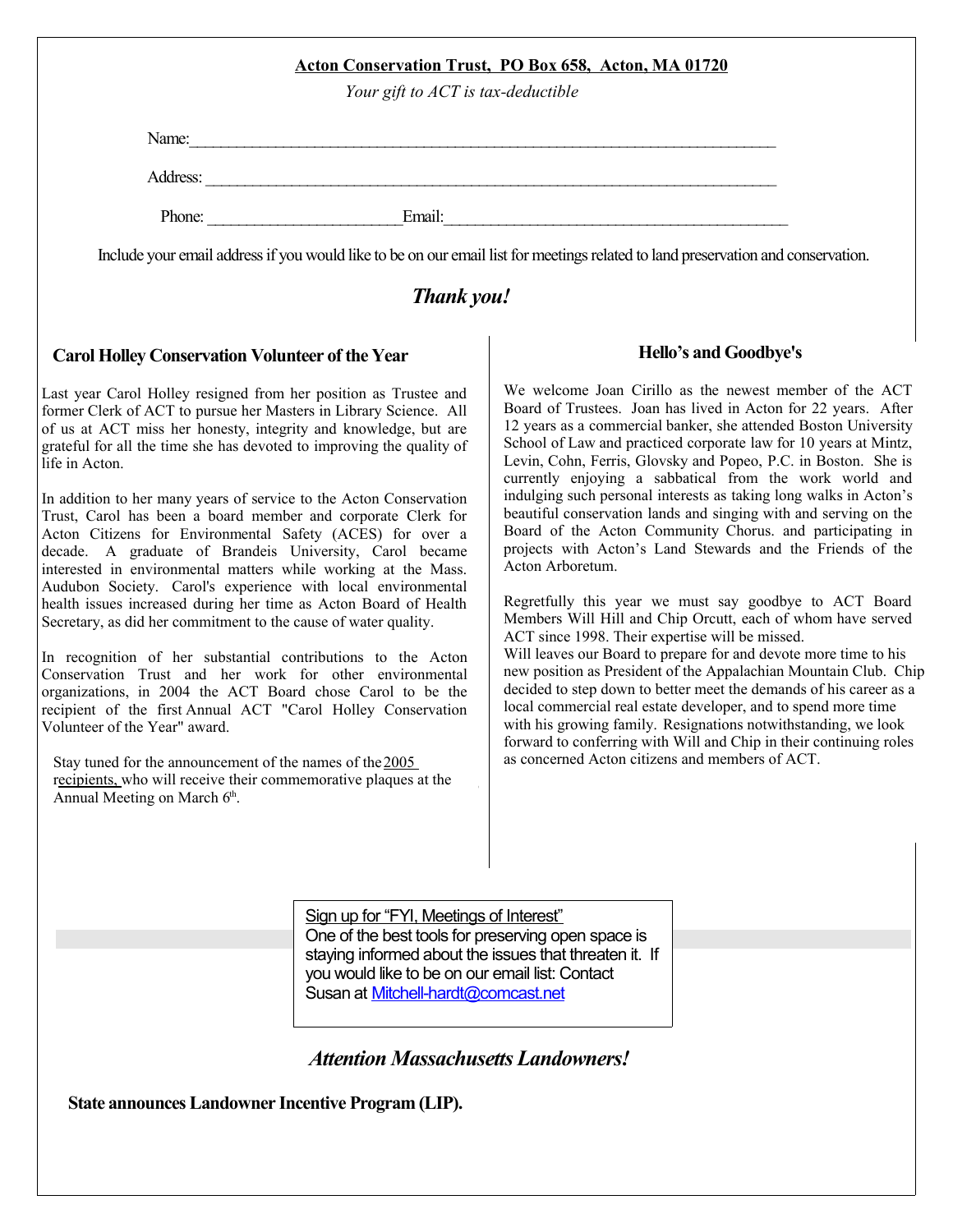This Massachusetts program will reimburse private landowners up to 75% of the cost to manage lands to improve habitat for declining wildlife species across the Commonwealth. Private landowners such as land trusts, sportsmen's clubs, farmers, working forest landowners and individuals may apply for this funding.

Criteria for applications include degree of commitment to long term management and protection of the property; number of at-risk species affected; proximity to Biomap Core Habitat or Wildlife Management Areas; and percentage of "match" the landowner is willing to commit to the project.

During the first round of grant awards, the LIP will focus on maintaining open grasslands and creating areas of young tree and shrub growth to enhance wildlife habitat. Examples of projects that might be funded include mowing an old hay field to keep it open for grassland bird nesting or invasive plant control.. Grant application criteria and other details are available on MassWildlife's LIP webpage at http://www.mass.gov/dfwele/dfw/dfw\_lip.htm.

Questions? Contact: Ken MacKenzie, Wildlife Biologist-LIP Coordinator, MassWildlife, One Rabbit Hill Road, Westborough, MA 01581, (508) 792-7270 x 113

# **Conservation Restrictions as a Land Protection tool:**

Landowners have several choices if they want to preserve their property as open space. They may choose to donate or sell it to a conservation organization such as ACT, they may leave the property in their will to a conservation organization or land trust, or they may place a conservation restriction on the property.

A Conservation Restriction (CR), sometimes referred to as a Land Preservation Agreement, is a voluntary agreement between a private landowner and a land trust or a state or local government entity that permanently protects natural areas from future development. The land continues to be owned by the private landowner but it may not be developed.

A CR differs from a so-called deed restriction because a conservation restriction stays with the property forever and cannot be modified easily by future owners. In contrast, deed restrictions can expire or can be changed, which could negate the former owner's intent. Under Massachusetts law, a private deed restriction may run for no longer than thirty years, unless a definite time limit longer than 30 years is stated, or unless the restriction is given for public, charitable, or religious purposes. Under the best of circumstances private deed restrictions are inherently less stable and permanent than CR's. It should be noted, however, that a deed restriction could offer an initial, short-term approach to land protection, which can provide interim protection and may encourage the owner to adopt a permanent solution later.

In contrast, by donating a conservation restriction to a conservation agency or a non-profit land trust, the landowner retains full ownership of the property, but donates the future development rights. Such a donation may qualify as a taxdeductible gift that could reduce income and property taxes for the landowner.

For a more detailed discussion of these subjects, we invite you to review *Conservation Options for Land Owners*, available from ACT. Contact one of our board members for a copy!

# **Interested in Protecting Land in Acton?**

 We would like to get to know our membership better….and are eager to run additional membership and landowner events to spread the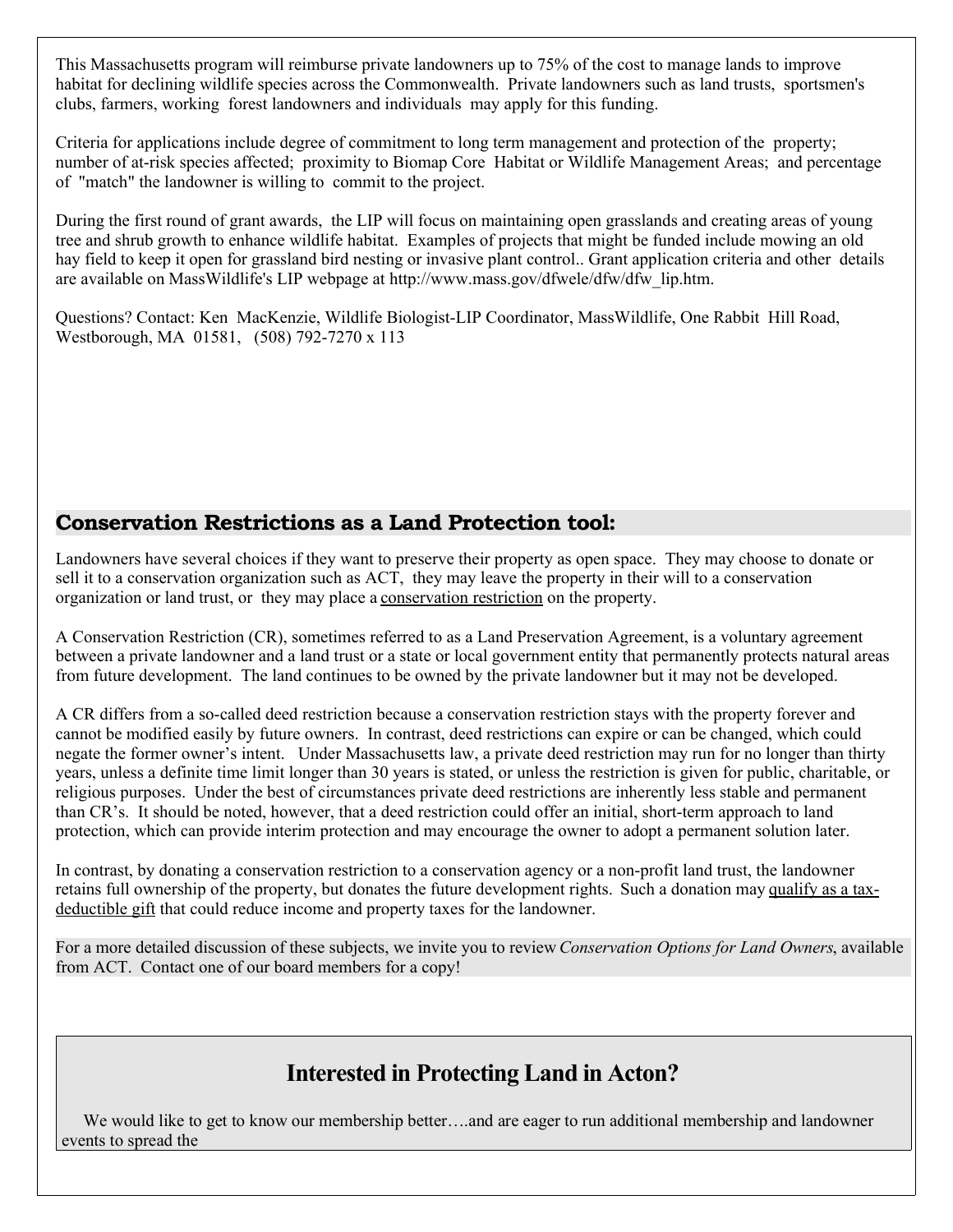word about land protection options. Please contact Susan at: 978-369-3964 or Mitchell-hardt@comcast.net.

Join our Public Outreach Committee

- $\Box$  Help organize a spring birding or nature walk
- $\Box$  Help with the April 30<sup>th</sup> Acton Clean Up day

 We would also welcome input and assistance from volunteers with skills and experience in any of the following areas:

- $\Box$  Real estate law
- $\Box$  Land protection options
- $\Box$  Fundraising and/or grant writing
- $\Box$  Land use planning
- □ Banking and finance
- $\Box$  Marketing or public relations

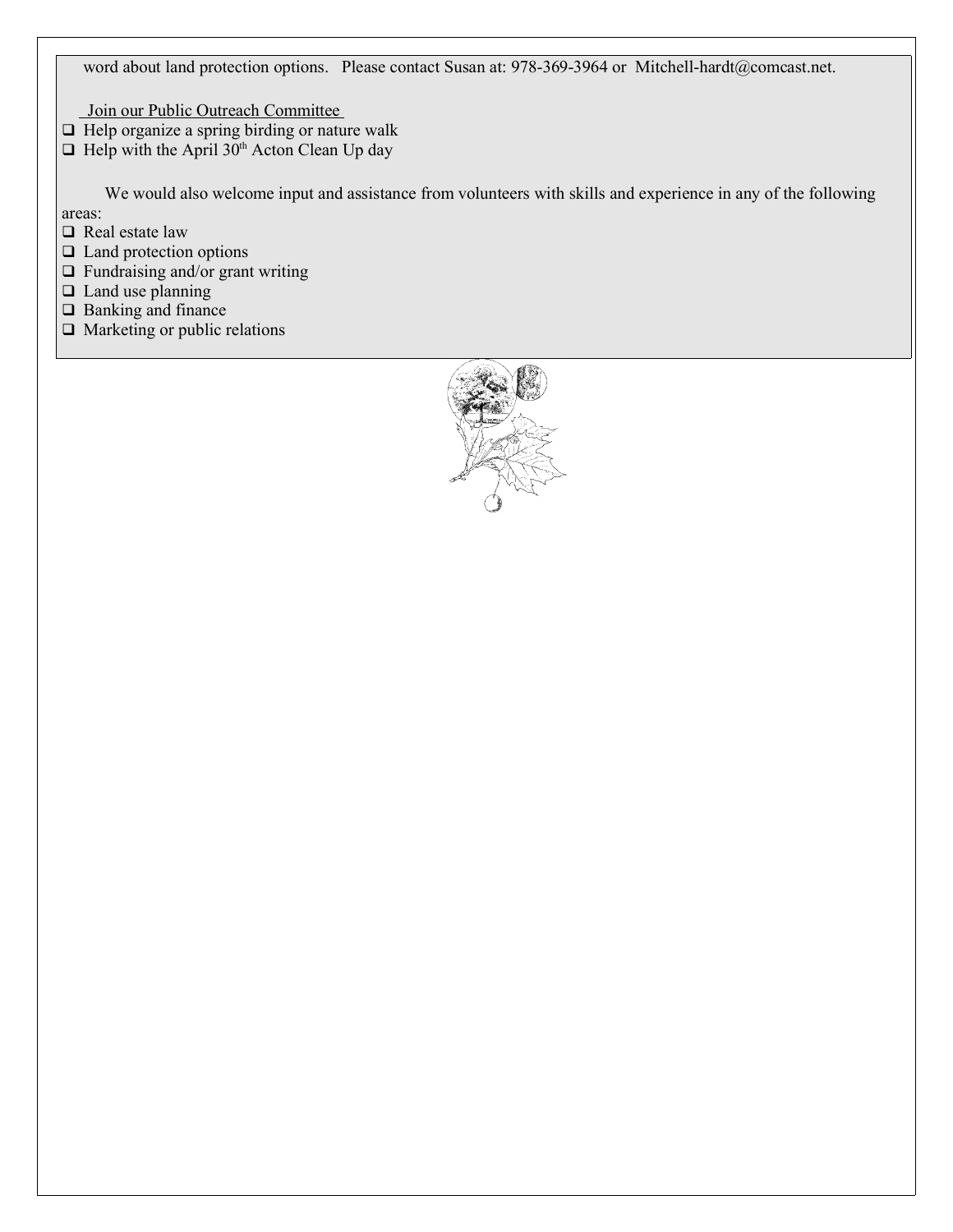- □ Talk to each other about people's long-range goals and plans with respect to their properties. For example, have all their children graduated and are they planning to move on? Are they retiring soon and leaving the area? Would they like to stay in their homes, but need tax relief?
- □ Consider inviting an ACT Board member to a neighborhood meeting to talk about options, such as the following:
- o Joint purchase of the land by a group of neighbors and then resold with conservation restrictions; or
- o Joint purchase, followed by sale or donation of the land or conservation restrictions to the Town or to ACT;
- o Talk to the current landowner about exploring one or more of the foregoing options themselves. For example, granting conservation restrictions could reduce the current owner's taxes while preserving open space for posterity.

If neighborhood land is already slated for development: organize the neighborhood to attend all Planning Board meetings and Conservation Commission wetlands hearings. Citizen interest is very important to these boards! ACT can help you identify and sort out the relevant issues.

| Call us at ACT if you have questions! |
|---------------------------------------|
| $\sim$ MP $\sim$                      |

*ACTON CONSERVATION TRUST-Board of Directors*

| ACTUN CUNSERVATIUN TRUST - Board of Directors        |          |  |
|------------------------------------------------------|----------|--|
|                                                      |          |  |
| Susan Mitchell-Hardt, President;                     | 369-9264 |  |
| mitchell-hardt@comcast.net                           |          |  |
| Peter Lowitt, Vice President;                        | 264-0284 |  |
| peter.lowitt@verizon.net                             |          |  |
| Morene Bodner, Treasurer;<br>mbodner@carlisle-co.com | 263-5842 |  |
| Karen O'Neill, Clerk;                                | 635-0237 |  |
| koneill@massaudubon.org                              |          |  |
| Brewster Conant,                                     | 263-2090 |  |
| bbconant@rcn.com                                     |          |  |
| David Hardt,                                         | 369-9264 |  |
| hardt@mit.edu                                        |          |  |
| Nan Millett,                                         | 263-0988 |  |
| nan.millett@verizon.net                              |          |  |
| Jim Snyder-Grant,                                    | 266-9409 |  |
| jimsg@newview.org                                    |          |  |
| Andrew Magee,                                        | 263-0683 |  |
| amaagee@EpsilonAssociates.com                        |          |  |
| Joan Cirillo                                         | 263-6473 |  |
| cirilloj@comcast.net                                 |          |  |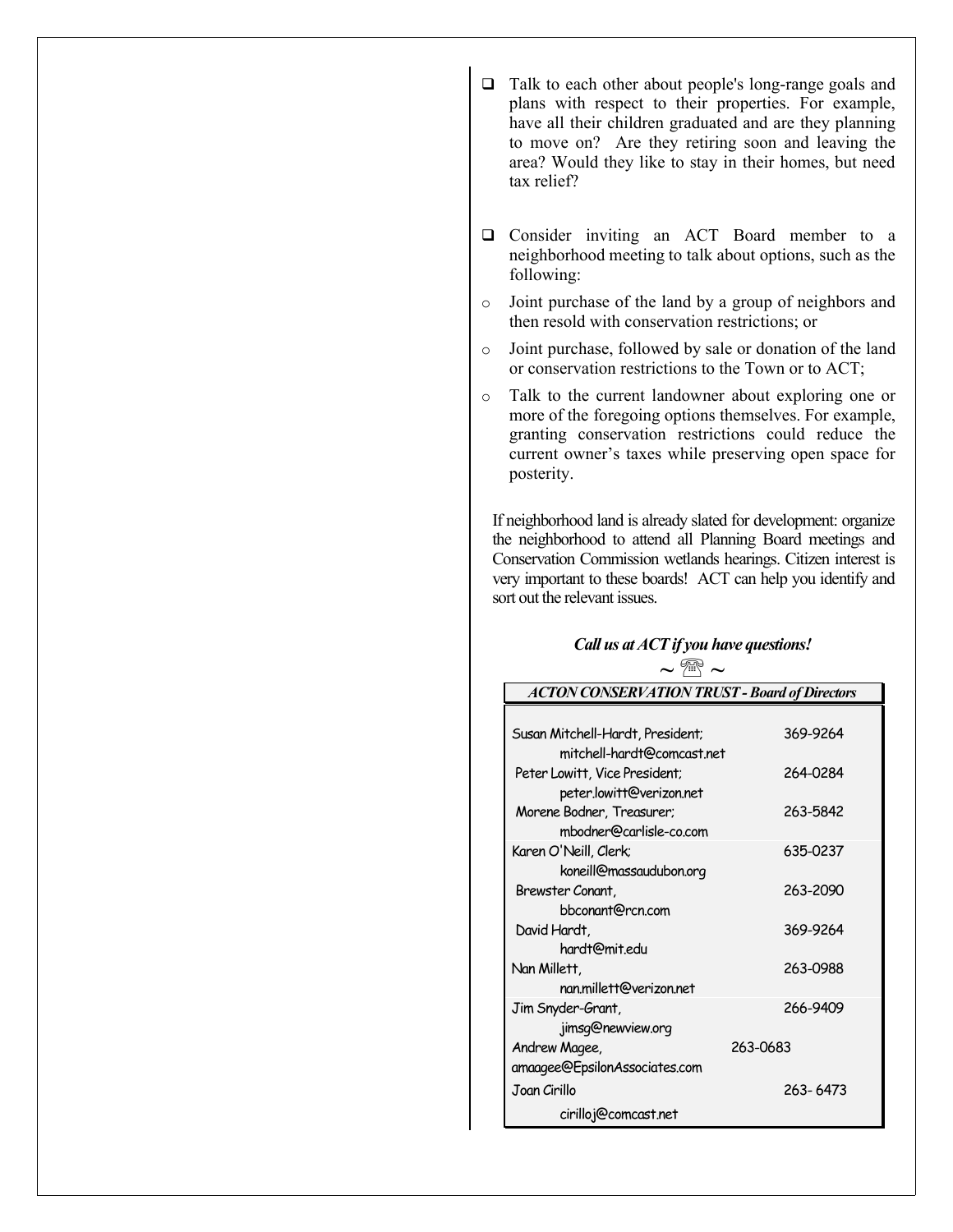## **Neighborhood Advocacy Program: How to Protect the Open Space in** *YOUR* **Neighborhood**

The best way protect open space in your neighborhood is to develop a good understanding of who owns open space and explore what land protection options might be of interest to that particular landowner. Many Acton citizens have assumed the nearby land is "too wet," "hastoo much ledge," or "doesn't have enough frontage," only to be shocked to discover that as open land becomes more scarce and more valuable, it becomes increasingly economic for developers to find ways around impediments.

ACT has developed the following checklist, and would be happy to help you pursue any or all of the items included in it:

- $\Box$  Stop by Acton's Engineering Office in Town Hall to obtain a map of your neighborhood, or contact ACT for a copy.
- $\Box$  Find your house lot and color it in.
- $\Box$  Find nearby vacant parcels and oversized lots and highlight them.
- $\Box$  Determine who owns these lots and how much acreage is included. You may need to go to the Assessors Office at Town Hall for this information.
- $\Box$  Know your zoning district to see what could be built on the open land. (ACT can help you do this.)
- $\Box$  Look for potential access to seemingly land-locked parcels. It may surprise you to know that:
- o Although a specified amount of frontage (footage of land adjacent to the street) is required before a parcel can be developed, the amount of required frontage decreases as the size of the parcel increases;
- o Alternatively, frontage could be purchased from a neighbor, or an abutting property could be purchased, in whole or in part, to gain the necessary frontage.
- $\Box$  Invite your neighborhood over to look at the maps and discuss the local "build-out" potential.

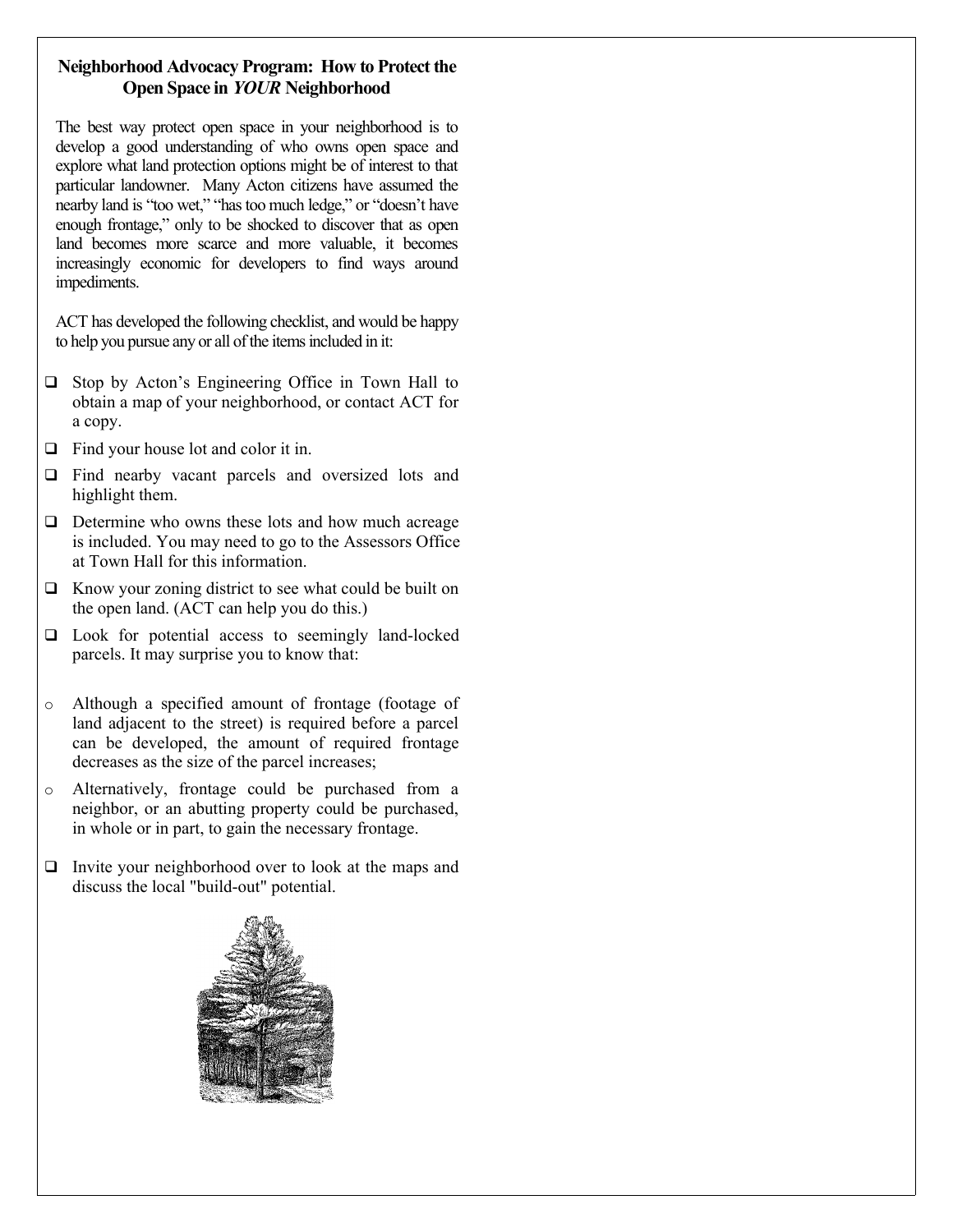## **Monitoring the Donald Land**

by Susan Mitchell Hardt

As part of our ongoing responsibilities, ACT is responsible for monitoring our conservation restrictions each year. It is important to personally walk the land to be sure the property is preserved and protected as planned.

In January 2000, ACT became the co-holder (along with Sudbury Valley Trustees-SVT) of a conservation restriction generously donated by Dr. Mary Donald and her late husband Jim Donald. This 11-acre parcel abuts the Acton Arboretum and contains diverse upland and wetland habitat, including a varied topography and glacial features.

In October 2004, Laura Mattei, Director of Stewardship at SVT, and Susan Mitchell-Hardt, of ACT, had the pleasure of walking the property with Dr. Donald for monitoring purposes. We were pleased to note that the property continues to be maintained as open space. With the lovely stone walls, there is a nice diversity of plant life including a variety of ferns (Royal and Cinnamon), trees (hickory, ash and maples) and bushes, including Winterberry and Blueberry. At the same time, we noticed some invasive species, (including Glossy Buckthorn, Honeysuckle and Norway maple) which will have to be watched in the future, and have notified theLand Stewards accordingly.



Dean Charter stops to show the large burl growing on a maple on the eastern slope of Strawberry Hill.

# **Bay Circuit Trail Walk** by David Hardt.

On a perfect fall day in October, 2004, ACT organized a walk through the Spring Hill and Nashoba Brook conservation areas, which are part of the Bay Circuit Trail. The Bay Circuit is a continuous trail system running from Plum Island to Kingston Bay, and passing through Acton in the NE corner of Town. Dean Charter, Director of Municipal Properties in Acton and noted arborist, led the walk. Dean delighted the hikers with detailed descriptions of the numerous tree species along the way, and added anecdotes about the various parcels we traversed. We learned about the hornbeamor "muscle tree" so-called because of the striations on the bark that make it look like a muscle in grayscale. We also saw a set of boardwalks along Nashoba Brook that had been moved upstream of their original location – purportedly by the same beavers that had been busily building dams along the way!

It was a glorious way to spend a morning and, without leaving Town, spending 4 hours in tranquil, historic, vibrantly colorful surroundings. We are very fortunate to have both this precious open space and people like Dean Charter who can help us appreciate it more fully.



**For future walks and events, check into our website: www.actonconservationtrust.org**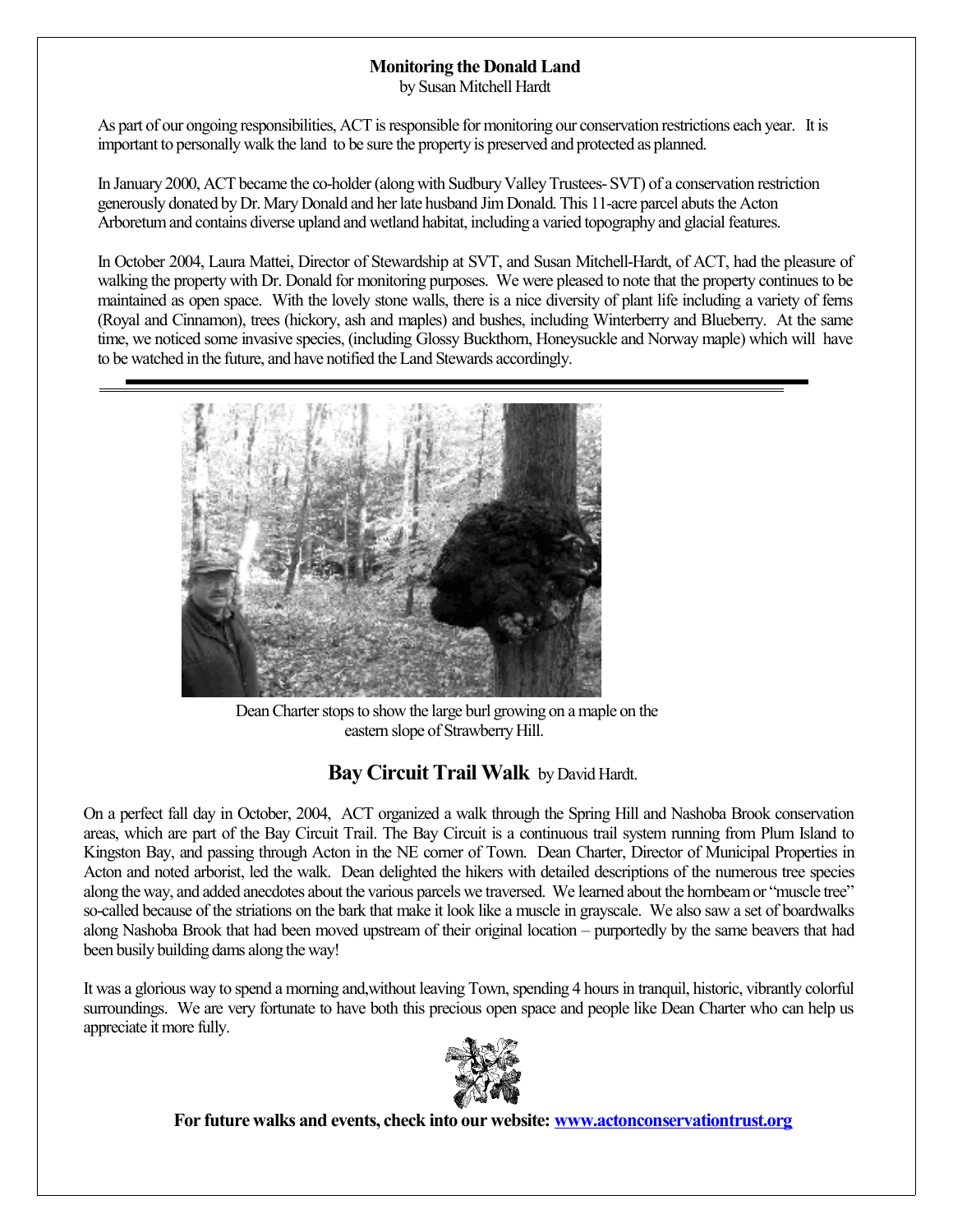